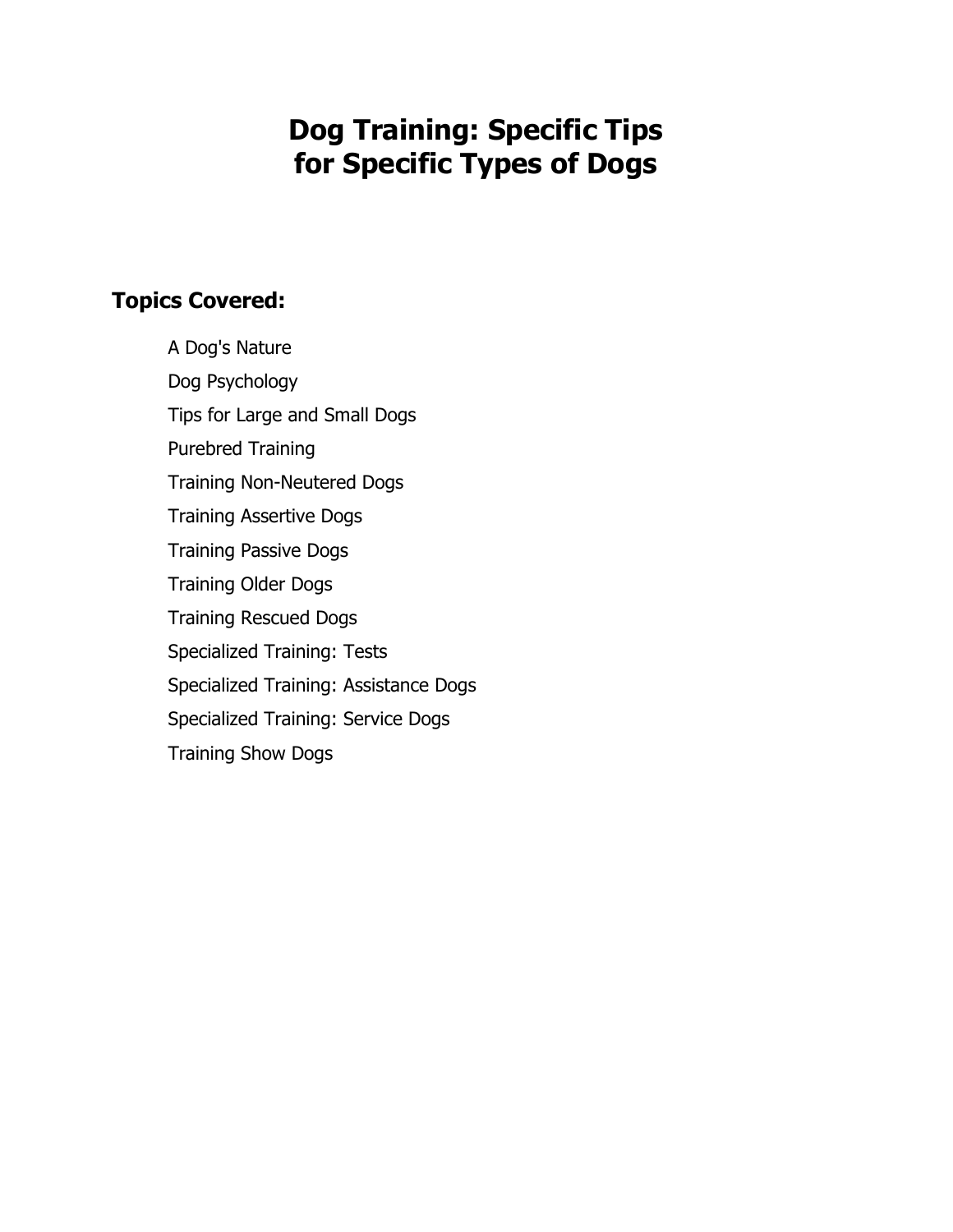## **Dog Training: Specific Tips for Specific Types of Dogs**

## **A Dog's Nature**

#### **Dogs are surprisingly complex creatures**

Some official estimates of the number of breeds reaches as high as 800 in Western countries alone. Even given that distinguishing one breed from another can be carried to absurd extremes, the variety is astonishing from a human perspective, who have, perhaps, a dozen 'breeds'.

Complicating the picture still further is the well-known fact that dogs have descended from wolves but began domestic interaction with humans over 10,000 years ago. As a consequence, there are behaviors that develop regardless of circumstances and some that are as unique as the human the dog is paired with. Still, some common traits stand out.

#### **Dogs are predators**

That doesn't mean they necessarily hunt and attack every passing cat or rat, but the capacity is always in them. With acute hearing and head muscles that allow precise orientation of their ears, dogs can pick up a range of sounds and locate the source quickly and with high accuracy.

A dog's field of vision is higher than that of humans. Their field of view has been estimated from 180-270 degrees, by comparison to a human's 100-150 degrees, allowing them to track events better.

And, of course, there's that famous sense of smell. Citing figures such as having 25 times as many scent-receptor cells or being able to sense concentrations 100 million times smaller than humans conveys the fact one way.

Another is to report behavior. Golden Retrievers, for example, can smell gophers through two feet of packed snow and a foot of frozen earth. And, they'll dig through it to get to the gopher. That's predatory behavior.

#### **Dogs are social animals**

That's common knowledge, of course. But, though known, it's often ignored. Individuals will often lock a lone dog away in a garage or pen, or on a rope in the yard for long periods. This isolation from contact with humans and other animals invariably leads to fear and/or aggression and other forms of maladjustment. Dogs need companionship in order to develop healthy behavior.

Isolating a dog for brief periods can be a useful training technique. Fear of expulsion from the pack can move overly assertive, alpha-status seeking dogs into alignment with the trainer's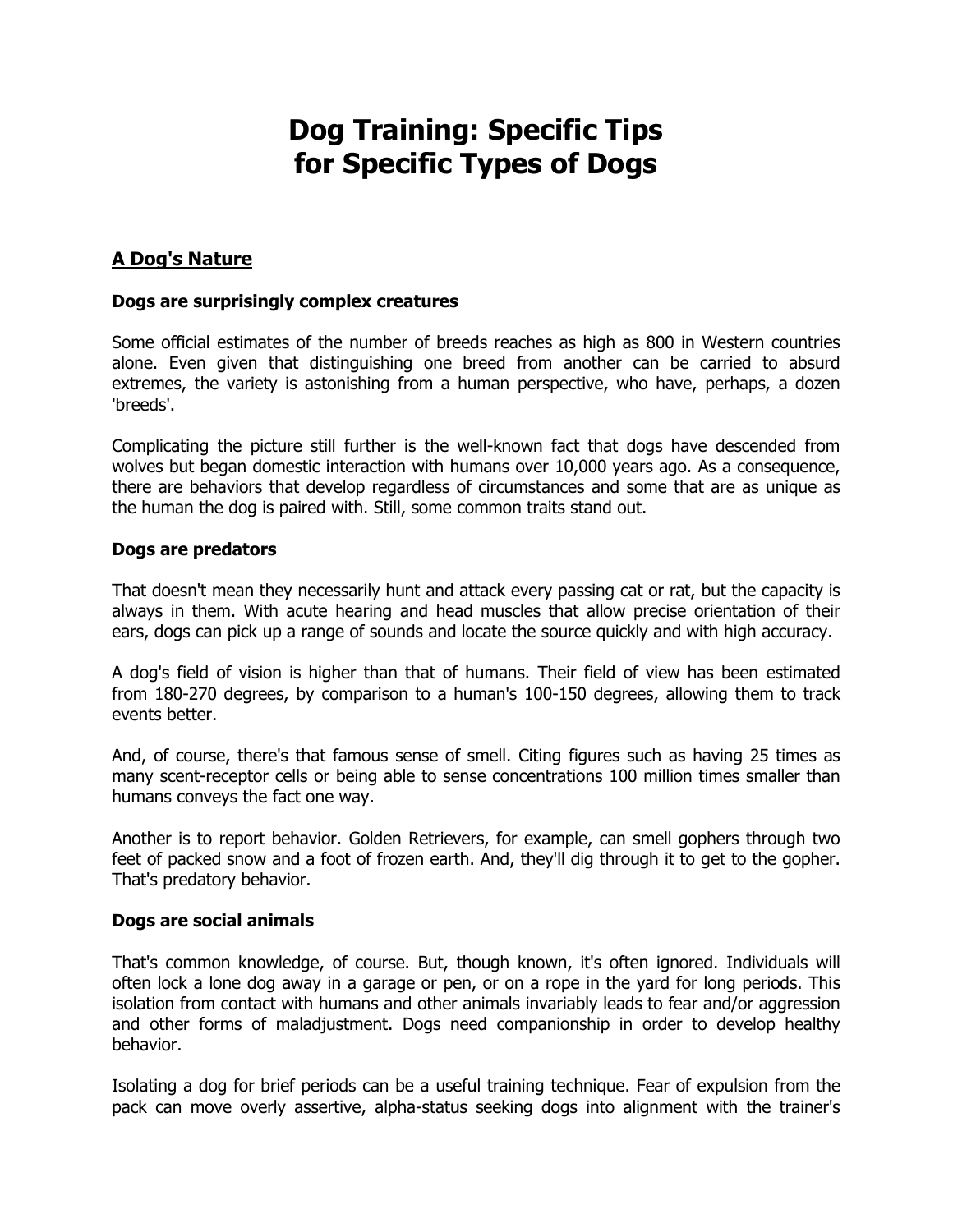goals. In any human-dog pair, the human must be the alpha (leader). The alternative is property destruction, human frustration and unsafe conditions for people and dogs.

But excessive time devoid of social interaction with another dog, the human, or even a friendly cat harms the dog's psychology and leads to unwanted behavior. Even guard dogs have to be able to distinguish between external 'threats' and members of its own 'pack'.

#### **Dogs are exploratory**

Like the two-year-old humans at roughly their same mental level, dogs learn by exploring their environment. And like those humans, they can engage in destructive behavior. Dogs are no respecters of property. Training and an appropriately selected set of objects and suitable area can channel that behavior into something acceptable to humans and healthy for the dog.

Providing toys with characteristics very distinct from human property, such as rawhide bones rather than rubber balls that are hard to tell from children's, leads to less confusion and misbehavior. In many cases, however, the problem is solved by scent. The dog's toys may look like the child's, but smell very different.

Some amount of digging may be inevitable as part of the dog's exploration. Be prepared to patch holes in lawn if the dog is unsupervised for very long. Plants can usually be protected with cayenne pepper paste, bitter apple and other preparations.

#### **Dogs are scavengers**

Dogs will eat deer droppings, even when they have perfectly sound and ample diets. They'll chew on dead rats, eat grass and ingest a wide variety of things that their own experience shows causes upset stomachs. And they'll repeat the behavior day after day.

Acknowledging their limited ability to connect cause and effect when those are separated in time is a must in order to keep them healthy and safe.

Recognizing a dog's nature, and working within in it rather than against it leads to less frustration for both human and dog. Enjoying the beneficial aspects, such as spontaneous dog hugs (leaning into a leg), paw offering and a head laid on the lap are just a few of the rewards.

## **Dog Psychology**

Even dumb dogs are clever. Just think of the many ways they get humans to do what they want. Few can resist the soulful eyes and the offered paw when eating something the dog also views as tasty.

One of the reasons for the many-thousand year association between humans and dogs is the latter's great capacity for communicating in terms the former can understand. How often has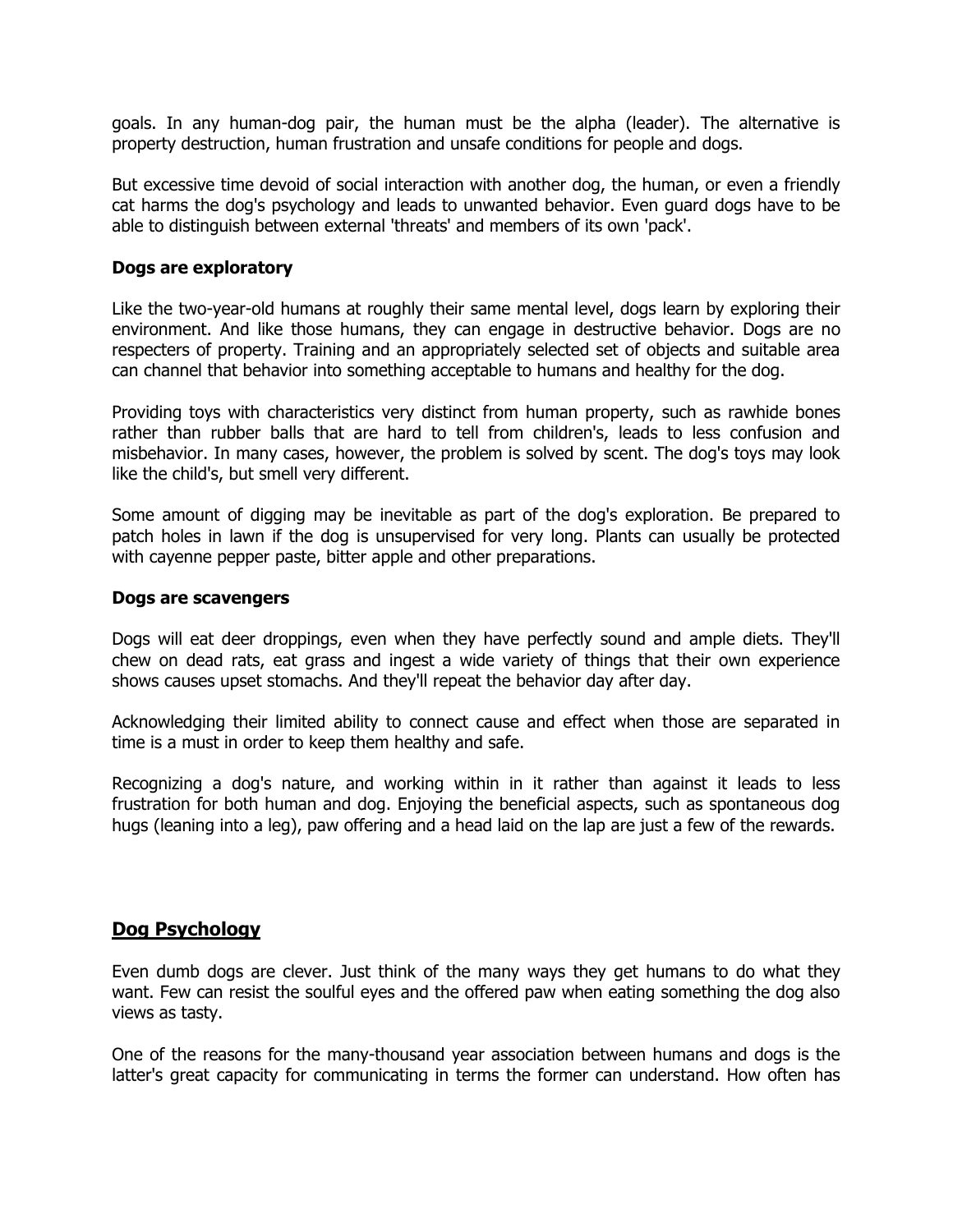your canine companion delivered a tennis ball with a look that you unerringly interpret as 'time for fetch'?

These are only two examples out of many that show dogs have a great capacity for learning complex behavior.

Dogs can understand a surprising amount of language and body posture, but they process information very differently from humans.

Their eyes respond very differently to colors and have a greater ability to see in low light. Their head muscles allow them to rotate their ears in order to quickly and accurately locate the precise source of sounds. And, of course, there's that famous sense of smell.

The differences continue on other levels of mental functioning. Dogs understand cause-effect relationships very unlike their human companions.

**Classical conditioning** - associating a stimulus with a response - can be much more readily surmounted in humans. Humans are much better at changing an undesired response to a car accident or a trip to the doctor. Those associations are much more persistent in dogs.

**Operant conditioning** - grasping naturally related cause-effect relationships, usually through positive and negative reinforcement - is even more different between the two species.

I always exit the rear door with my Golden Retrievers when we're going to play fetch. When I do, we invariably do actually play. By contrast, a hundred times I let them out the side door, where I never follow them. Instead, I leave them alone for half an hour or more. Yet they still go immediately to the back door where they expect a game to follow.

I clearly associated a specific tone and word and a unique hand gesture with every command. In consequence, they learn a wide variety of selected behaviors. They can sit, stay, down, come, roll-over, no-bite, fetch and release, even eliminate on command.

Yet telling them repeatedly not to eat things off the ground that their own experience continually shows them leads to upset stomachs is a waste of effort. They'll repeat the same unwanted behavior the first time they can. They simply can't grasp some effects when the cause is much earlier in time.

The lesson from these examples is this. Your companion, whether Retriever or Shepherd, Dachshund or Basset Hound can learn an astounding variety of things, provided you don't expect the unreasonable.

One woman well-known on the show circuit has trained her friend to perform a complex, several-minutes long dance routine. Search-and-rescue dogs have been trained to pull children from rivers and skiers from avalanches. Service dogs can open a door and pull a wheelchair or fetch a container of water without spilling a drop.

But don't expect them to think like humans, even when trained to emulate us. No matter how many times you tell them not to, they'll continue to eat grass.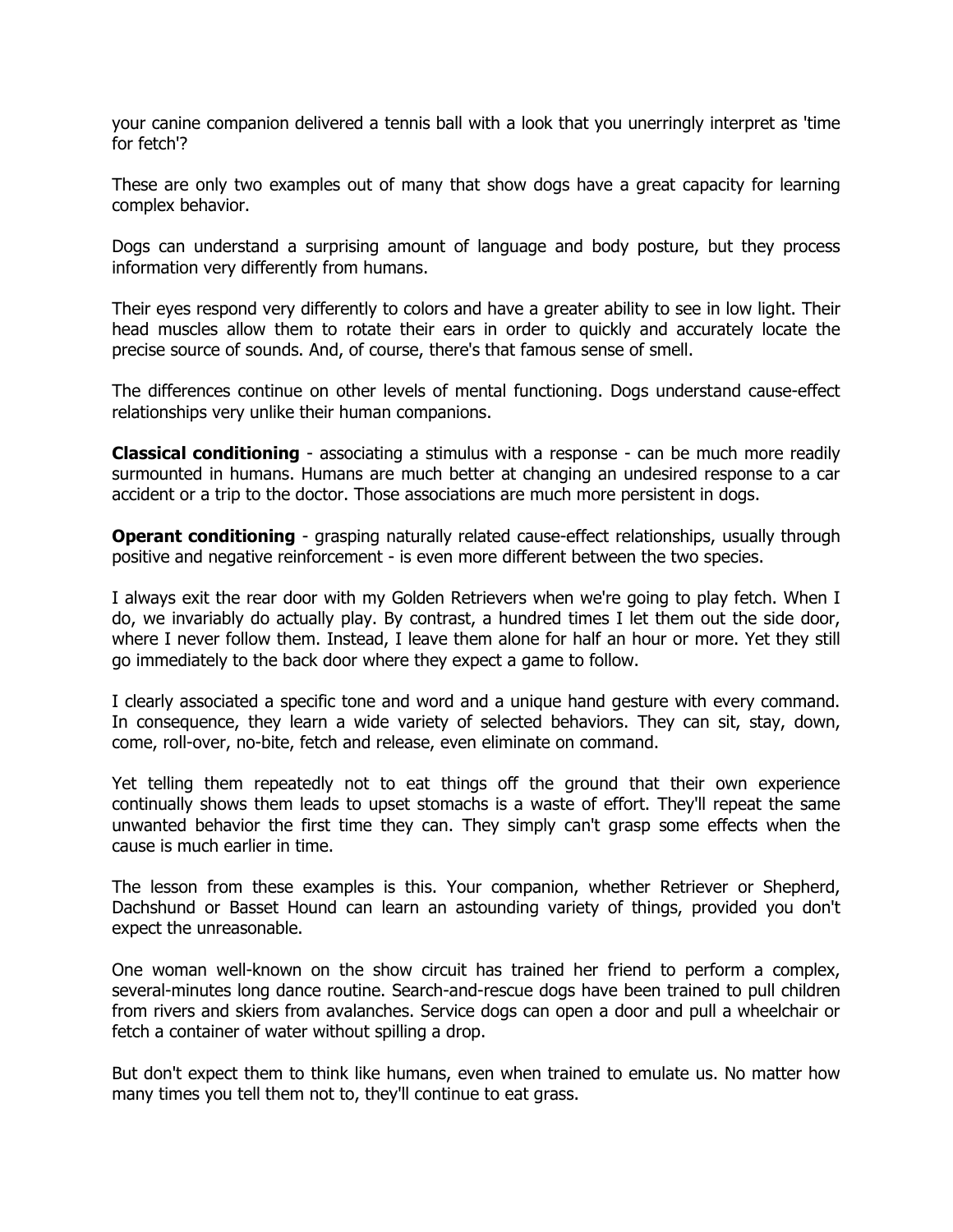#### **Tips for Large and Small Dogs**

No project, apart from raising a child, requires more patience than dog training. All breeds have different attributes that present challenges. Some are intelligent, but boisterous and easily distracted. Some are eager to please, but dim-witted. But special considerations are required for size.

Small dogs are easily transported, providing more choices for a training area around the home or away from it. But they tend to bark more readily and are often either too fearful or too bold. Extra effort directed toward bark suppression is often required.

As with any training regimen, start young and train regularly. Be sure to establish early on your 'alpha' (leader of the pack) status. Respond firmly to any challenge. Don't give in to 'cuteness'.

When leash training a smaller dog be especially careful to correct sideways on the neck (by jerk, tug or restraint) rather than back. When the dog pulls forward, jerk sideways to correct and inform, not to punish. Even a small dog has strong neck muscles, but also has an easily bruised throat.

Be careful not to apply excessive pressure on the hindquarters when encouraging a sit. Small dogs are sturdy, but the size difference between it and you makes it too easy to force when you want to direct.

Large dogs, too, come with inherent challenges. As the weight/strength ratio between trainer and dog tips in favor of the dog, several considerations come into play.

The first is - always be alert. A small dog that tugs on the leash unexpectedly can be annoying, a large one can be dangerous. If a German Shepherd, Rottweiler, Rhodesian Ridgeback, or even a larger breed chooses to jet after a cat you need to be prepared to resist.

Select at least an inch thick leash of good nylon or leather. Make sure his collar is wide and equipped with quality fasteners that won't break under tension. When walking, grasp the loop at the end of the leash in your right hand and insert your thumb through the loop.

Then take a few inches of the leash to your left and fold and drape them over your left palm. Insert your left hand's thumb through the little loop formed. Clamp the leash across your left palm. (For right handed people, walking with the dog on the left. Reverse directions as needed.)

As with small dogs, perform corrections by jerking sideways, not back. Their throats, too, can be bruised by excessive force. Just jerk and release. It also helps put them momentarily off balance.

Large dogs, even socialized ones, will sometimes go after small children. Whether they see them as prey or as someone their size to play with it's sometimes hard to tell. Take care not to allow jumping. Always be prepared with leash corrections, until training reaches the stage where they will reliably respond to pure voice commands.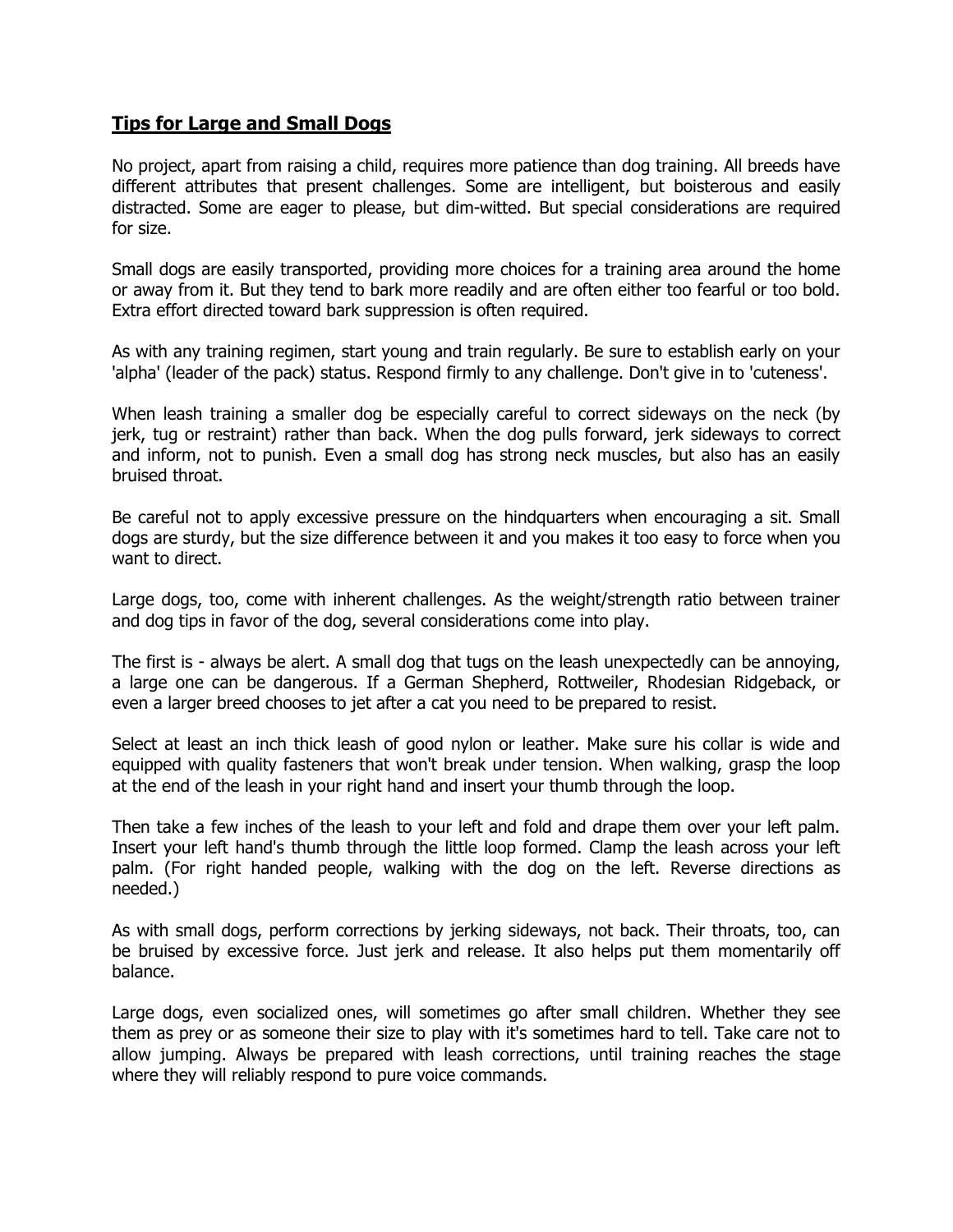Large dogs can much more easily jump fences, and just as often fail to clear one cleanly. When they clear it, you have a potential lawsuit, when they don't you may have a vet bill. They'll rarely break a bone this way, but it's common to get scrapes on the belly which the dog will turn into hot spots - raw patches of skin - requiring treatment.

In either case, make sure that barriers are high and sturdy. Even the best trained dog will sometimes respond to instinct and go after a cat or other dog.

Both large and small dogs need daily training to learn and reinforce guidelines about what is or isn't acceptable behavior. But in both cases the rewards are safer and more loving pets. Dogs like clear, consistent rules and need to know who is the leader and who the follower. You should be the first, the dog the latter.

## **Purebred Training**

The term 'purebred' is relative. No breed has been so isolated that it's never mated with another.

But taken over the last hundred years or so, there are populations of Golden Retriever, German Shepherds and many others that have bred only with their own kind. As with any inbreeding program, the results tend to produce extremes, both good and bad.

The bad aspect is that, for technical reasons, genes that lead to undesirable conditions will occur more frequently the narrower the population. Instances of hip dysplasia in Golden Retrievers are more likely to be passed on if programs are careless. Fortunately, they rarely are.

The other extreme produces show dogs or simply companions that tend to have a higher capacity for learning and stronger bodies. But even in these 'better' types, training is challenging.

Along with superior physical capacity comes the confidence to tackle larger obstacles, the need for more interaction, and - there's no other way to put it - a more finicky character. Mutts, on the whole, are more relaxed than purebreds.

As a consequence, be prepared to commit extra time and attention to the standard 'sit', 'stay', 'come' basics. Expect a greater capacity for attention, but also a higher likelihood of willfulness. Purebreds tend to be more independent.

Both mixed and purebreds love exercise and play. But the purebred will often want to play 'his' way. Increased repetition and a refusal to compromise will help you maintain and reinforce your alpha (leader) status. Fortunately, as can be seen from show trials on television, purebreds can exhibit a wide variety of complex behavior flawlessly.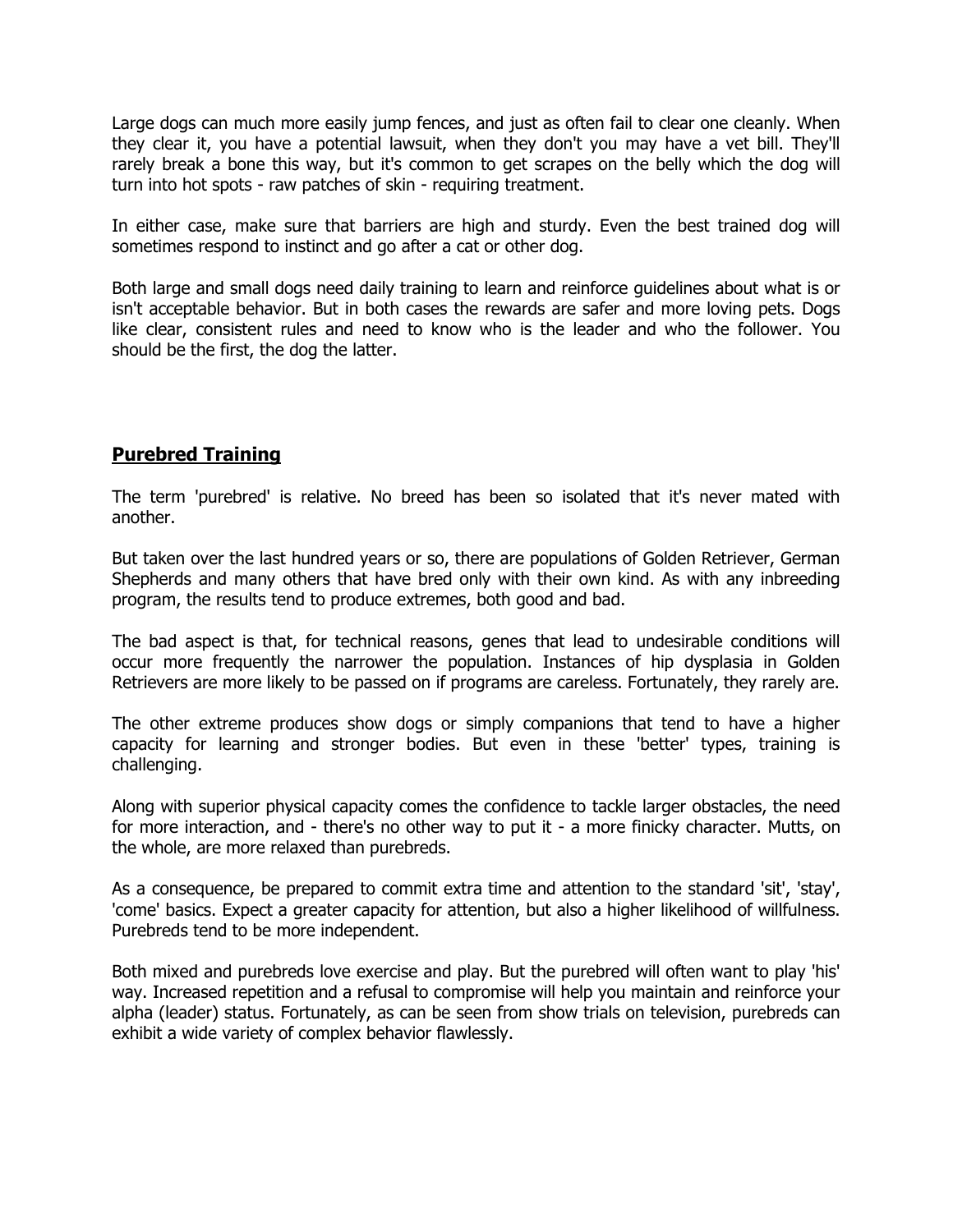That behavior comes, though, from the many hours over many months or years of focused training. A superior potential is just that - a capacity. To bring out that capacity, focus on the dog's strengths.

One well-known woman on the show circuit has trained her companion to perform a complex dance routine lasting several minutes. The dog backs up, shoots through her legs, winds around in a circle, and much more but always in a pattern. Taking what would be random movements and turning them into choreography requires breaking down the routine into short segments.

Focus on a specific, say moving backwards as you move forward. Face the dog, who starts in a sit position. Then 'up' and step forward. Even highly intelligent dogs don't spontaneously back up on command. Encourage the behavior by holding a treat or toy above the head and slightly beyond the eyes, moving forward in steps.

Try one step, then two, then six, then twelve. Repeat the exercise daily until the dog has it completely automated and executes flawlessly.

Accompany your movement with a unique tone and word combination. Praise lavishly for correct execution and display firm patience, not harsh condemnation, for errors.

Consistency will eventually lead to the desired results.

## **Training Non-Neutered Dogs**

Not every dog gets spayed (removal of female reproductive organs) or neutered (removal of male organs). Whether through an intention to breed or other motive, many individuals leave their companions intact. Left with a full complement of nature's hormones, these dogs can react differently than their surgically altered counterparts.

Males with the normal amount of testosterone tend to be prone to seek alpha (leader) status, and when exposed to a female in heat will often ignore commands. Licking behavior increases, the male will gently head butt a female in the neck, and eventually try to mount.

Separated from the female, they'll exhibit rapid breathing and pacing, often going without eating for two days or more. They'll often even refuse water after hours of not drinking.

Females left unaltered will experience a menstrual cycle about twice per year. During that roughly three week interval, there's an increased tendency to wander and a greater willingness to accept the attention of strange dogs. Previously passive females will dig under a fence and display their hind parts with tails lifted to males of almost any breed.

Getting compliance to commands during these times is difficult, but not always impossible. If you've consistently retained the alpha (leader) role in the 'pack', you have a say in who mates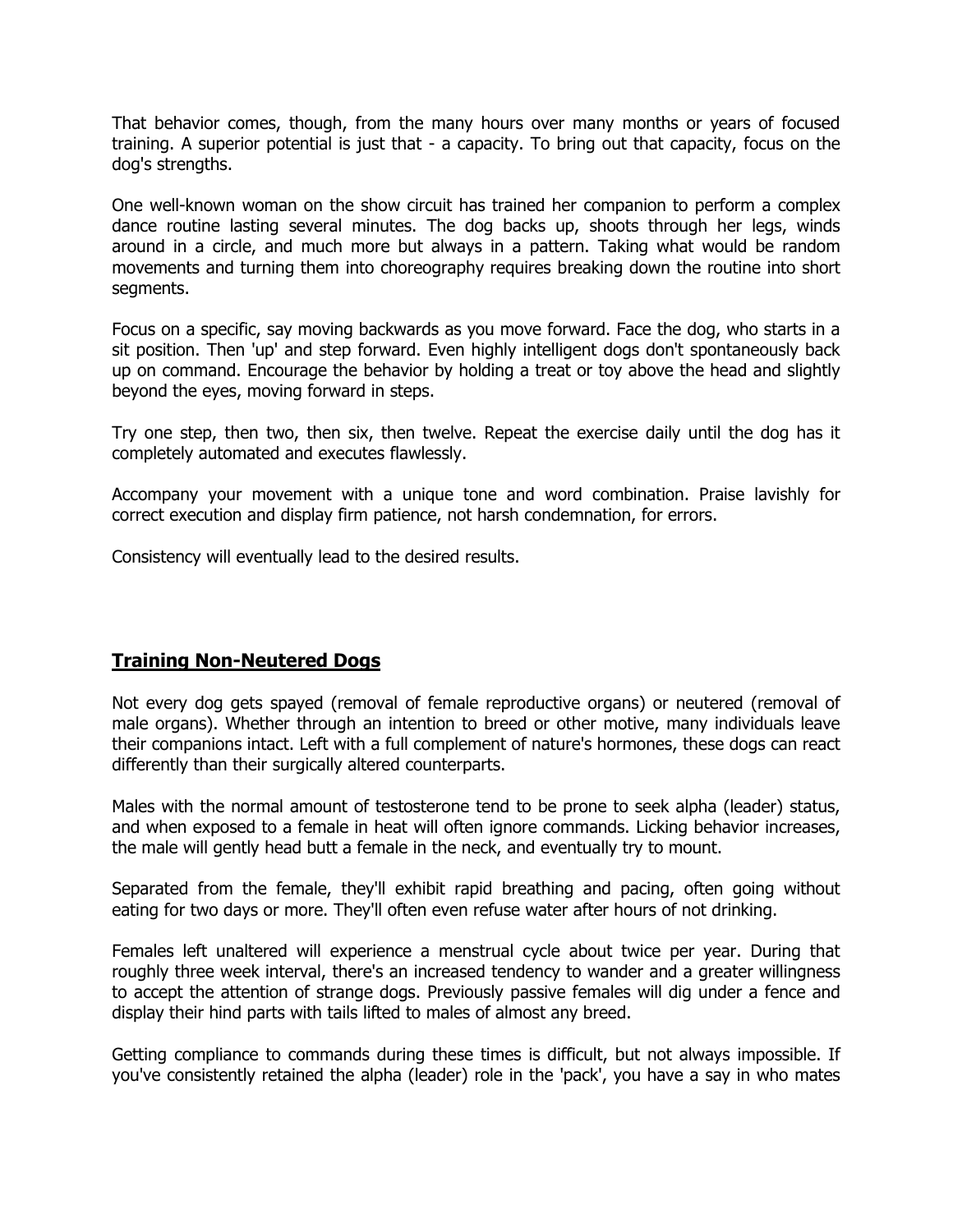who when. You'll need to be especially assertive during these times, but even excited males will obey up to a point.

Even outside of mating periods, un-neutered males will typically exhibit a stronger push toward dominance, especially in the first year or two. The counter for this is simply a refusal to accept anything less than alpha status. But far from being harsh, there are several alternatives.

Most dogs love to play. Distracting that assertive male with a tennis ball, a short rope or other favorite toy decreases tension on both sides of the equation. You control the ball, you hand out or take away the toy, and you ensure compliance with your wishes by leash, treat and firm voice command. All these help remind the dog that you're in charge.

When leash training or walking, these assertive males will have a stronger tendency to pull ahead. To counter this, keep the leash a couple of inches BEHIND you. If the dog strains at the leash, initiate a sharp, firm jerk to the right (NOT back) accompanied by a strong 'HEEL'. That assumes the dog walks on your left and the leash is held in your left hand, as is usually the case. Reverse directions as needed.

Unless your dog is very small this won't injure them. Dogs have very strong neck muscles. The goal is to put them off balance and to control, not to punish.

Untreated dogs require extra patience - as if the normal amount weren't already enormous. But they're also less likely to be fearful in stressful situations and more willing to take risks. For people with certain lifestyles who enjoy taking their friend with them, that can be a big plus.

## **Training Assertive Dogs**

As descendants from wolf packs, dogs have and seek a natural hierarchy in which some are dominant (alphas) and others follow. Struggles among young pups to sort of who is which start early, in some cases three weeks after birth.

Apart from human society, wild dogs will fight - sometimes to the death - to maintain or achieve the alpha status. Losers are occasionally expelled from the pack entirely.

But in any human-dog pair the human has to take the leader role. The alternative is property destruction, human frustration and usually a maladjusted dog. Naturally, that's sometimes easier said than done.

Pups display early in life the tendency to want to lead or acceptance of a subsidiary role. For those who insist on being alpha, several techniques can help adjust the dog's behavior. But first you have to identify it.

Put the pup on its back with a firm hand placed in the middle of the chest. No need to press hard, just enough to keep the dog from wiggling away. Monitor the strength and length of time the dog takes to submit, signaled by pulled back paws, averted eyes, and general relaxing.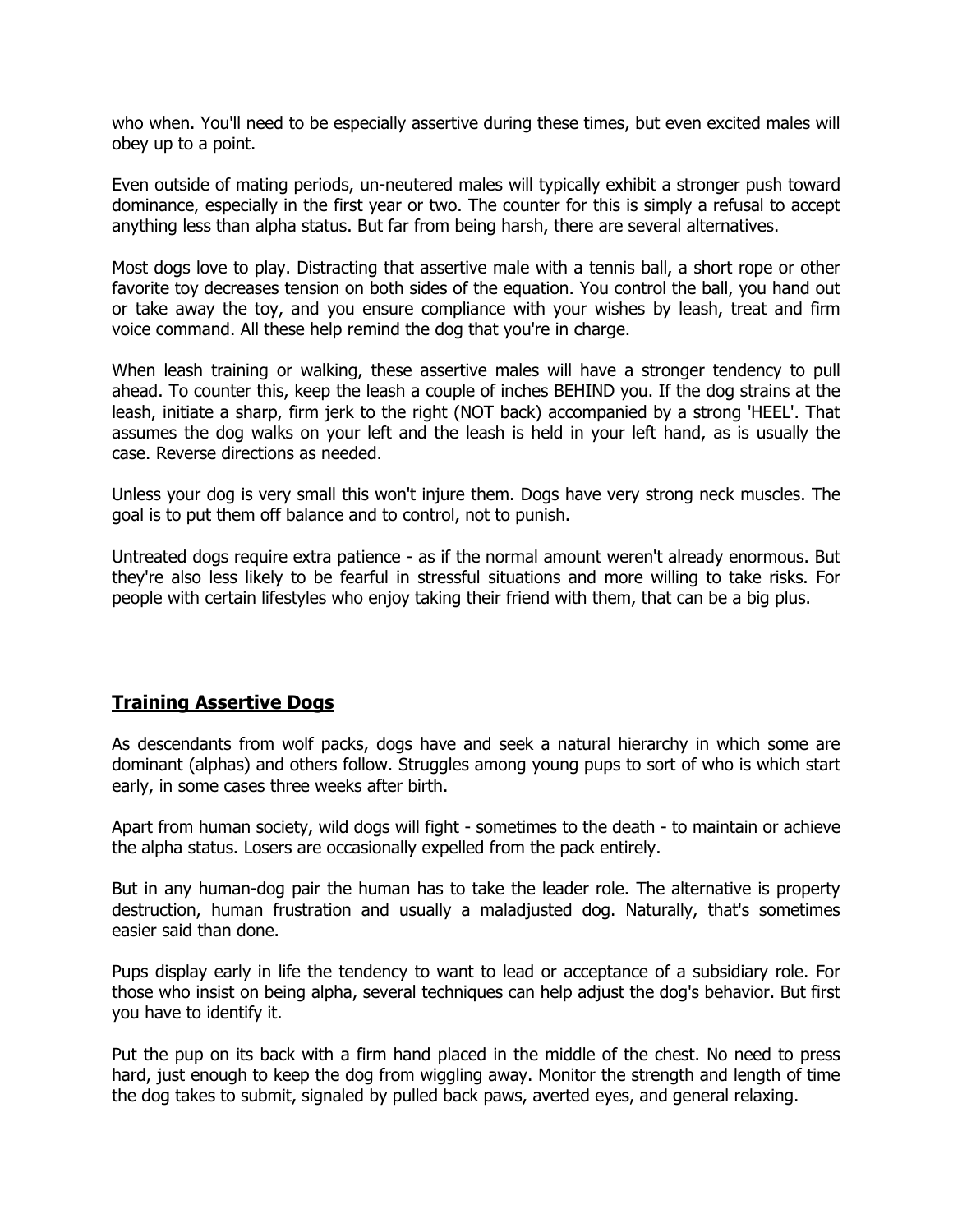Most individuals will struggle at the unfamiliar position and submissive role. The strength of the struggle and the length to relaxation will vary from breed to breed - Golden Retrievers may submit relatively quickly, where terriers may never stop struggling.

Dogs learn by cue and repetition so to assist curing excessive assertiveness lean your face close to the dog's and growl, bark or even shout when required. Don't expect completely satisfactory results the first few times, but gradually most will learn to accept their secondary role.

A variation has the person stand or kneel in front of the dog, then lift it at the chest using one or two hands. Most dogs, especially dominant ones, dislike this but they quickly learn who's the boss. Alternatively, grasp both front paws and lift up. Don't be too aggressive. The goal is to encourage acceptance of their role, not to punish.

For those inclined to leap up on people, there are several useful techniques.

First, try to distinguish between dominance and the desire for affection. Many dogs leap in order to get closer to the human face. Eye contact and face rubbing is used by them to encourage bonding and establish social roles. They may just be trying to communicate. Kneel down and allow non-biters to get close to the face.

Maintain enough eye contact to establish dominance by waiting for them to look away. Try not to blink. When the dog accepts its role, praise lavishly with ear rubs and leaning your forehead into the dog's head. Keep your head higher until your role is well-established.

For those who need extra discouragement, try the following.

Watch the dog's face and body carefully for tell-tale signs signaling an imminent jump. Discourage the behavior with voice commands ('stay' or 'down') and a palm thrust out and down into the dog's face. If they're already in mid-flight, raise a knee slightly into the dog's chest. To keep them off and put them off-balance, NOT to pummel the dog or throw it backwards, except in emergencies.

Establishing the alpha role takes patience and commitment and repetition. Assertive dogs will test you throughout their lifetimes. Be prepared to defend your role.

## **Training Passive Dogs**

Like humans, dogs are individuals. Some, through a combination of genetics, circumstances and self-development display assertive characteristics and others are more passive.

Assertive dogs seek alpha (leader) status, forcibly remove rawhide bones or toys from others, try to enter doors first and are generally more demanding of attention. Passive dogs - either with, without or despite training - will tend to eat last, enter last and wait to be noticed.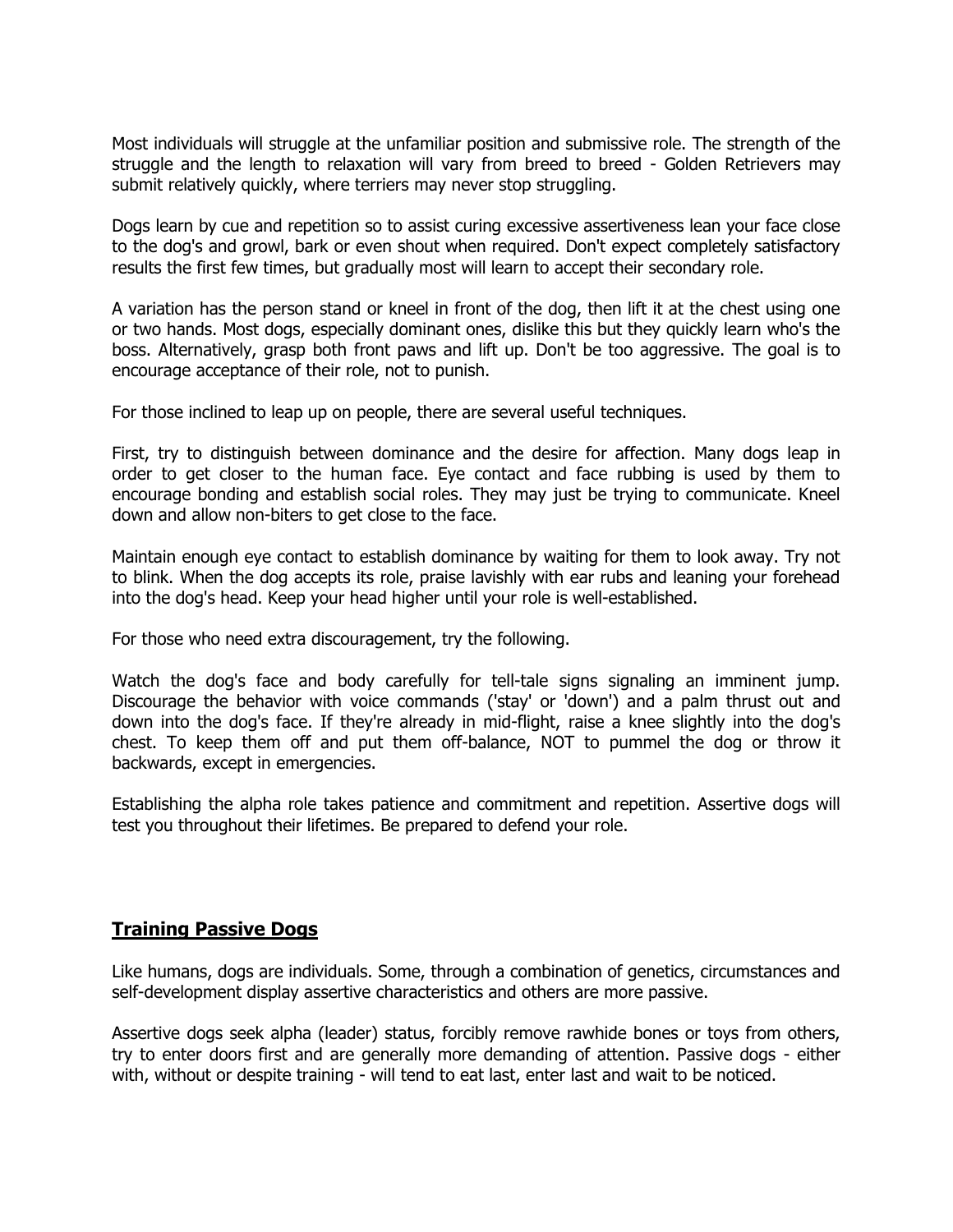At first blush, it may not appear that passive dogs really require much training since much of it takes the form of restraining dogs from unwanted behavior. Assertive dogs are leashed and corrected when they pull ahead during a walk or training exercise. Assertive dogs are taught not to rush out the door after every passing cat. Even fetch and release is often more a matter of redirecting behavior than encouraging it.

By contrast, passive dogs spontaneously wait to exit after others and show less tendency to dig, chase cats and perform other unwanted behaviors. Passive dogs will often separate themselves a short distance from other dogs in the house.

But some passive behavior is undesirable and can even put the dog at risk. Willingness to allow any stranger to approach unchallenged can, unfortunately, sometimes be an unsafe practice. Accepting treats from anyone who offers can be bad for the diet or even dangerous. There are, regrettably, sick people who will poison a dog or steal it this way.

Teach the passive dog that boundaries need to be respected both by the dog and unknown humans. Discourage treat taking from people you meet only once. Paranoia would be misplaced, but you're training the dog not judging every stranger.

To optimize your chance of success, as with any dog, work with the dog's nature not against it. Even passive dogs enjoy play and welcome rewards. 'Passive' and 'fearful' are not the same thing.

If you have multiple dogs, take the less assertive one out by itself from time to time. That way the only more dominant member of the pack nearby is you. Allow and encourage it to enter the house first occasionally. Feed it while the others are not around sometimes. When multiple dogs are fed together, ensure the passive one is not chased away from food.

Find one or more objects the dog enjoys - a favored stuffed cotton ball or rope or a beeftreated rawhide bone, for example. Perform the same 'sit' then 'up' maneuver with the dog you would with any other, but don't keep it waiting as long as you would a more assertive dog. A more encouraging, friendly voice is helpful, too.

Passive behavior is, to some extent, unchangeable - either physiological/genetic or 'chosen' (to the extent dogs have free will). Expectations about modifying the behavior of passive dogs shouldn't be too high. Nevertheless, with patience and persistence some degree of change is possible.

As with any training program, consistency and commitment are key. Expect to have to devote an hour a day for some weeks or months to encouraging a particular habit. Don't give up at the first or even the tenth failure.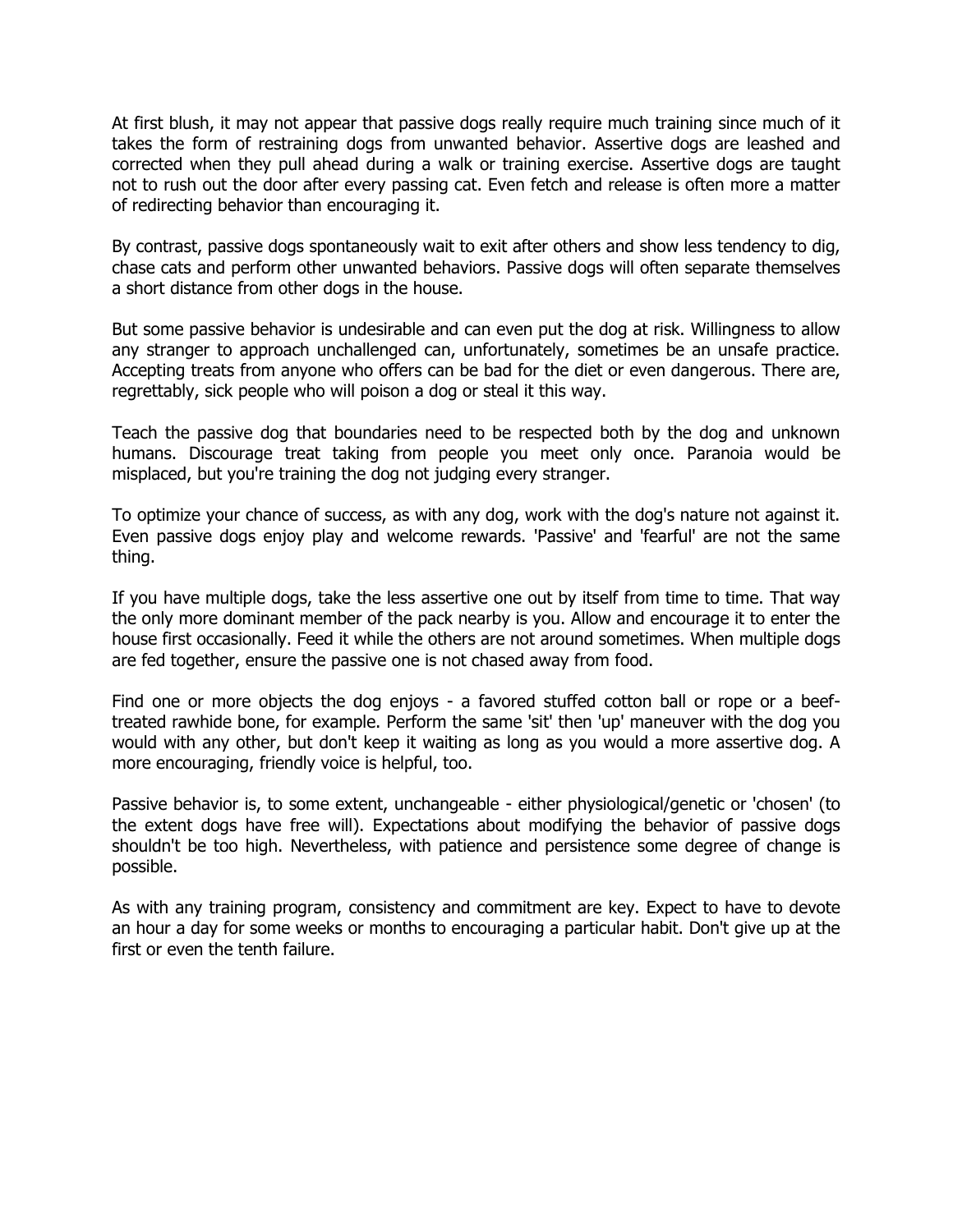## **Training Older Dogs**

Of course, 'you can't teach an old dog new tricks' is a myth. Like humans, or many other species, dogs learn new things every day throughout life. My ten-year old Golden is still mentally alert and eager to 'play' in new ways.

But, also like humans, learning new behavior is often as much a matter of unlearning old ways. Dogs do have a strong tendency toward habits, and modifying or extending those habits after years of repetition takes extra patience and focused guidance.

Physical limitations should always be taken into account. The three-year-old dog has a huge capacity for running, jumping, retrieval, obstacle course maneuvers and so forth. The older dog may still want to do all those things, even learning new configurations, but tires more easily and loses interest more rapidly.

Take training sessions in shorter time chunks and expect to carry out many more repetitions. Make obstacles lower and runs shorter. Throw the ball two or three times, rather than twenty. Hearing loss occurs in dogs, too. Don't assume they're ignoring you when far away and facing away.

Allow for longer recovery periods between sessions. An active game of fetch is still a possible source of enjoyment, but keep in mind the dog will often want to go longer than is safe or healthy. Ligaments get stretched more readily and injuries more likely if you over do it.

Restrain food rewards for older dogs. The desire to reward an older dog for a new behavior is even more pronounced than for younger dogs, of whom we expect more. But older dogs can also more easily be 'over treated'. They gain weight more readily and shed pounds slower.

As with younger dogs, consistency is still essential. Specific play periods that begin and end around the same time of day help cue the dog. Similar areas for specific activities help provide a sense of familiarity as background for new lessons.

When working with my Goldens the backyard is for tennis ball fetch, the forest never. But that fetch behavior in the yard can be extended to the forest to retrieve fallen deer antlers.

Conversely, digging - a natural behavior in many breeds, almost impossible to eradicate entirely - can be channeled into harmless areas even in older dogs.

For those not lucky enough to have a forest in the backyard, a ten-by-twelve foot area of the pen or yard where the dog is allowed to indulge can help release the urge. The boundary can be marked by variation in scent or ground composition. Even older dogs can learn what is theirs to play with and what isn't and their sense of smell remains keen.

Focus more on building on the dog's existing strengths, since older dogs are less malleable. One individual will be excellent at fetch and release, the other more inclined to hang onto the ball. One does well with a Frisbee, the other never gets the hang of it. Rather than force desired behavior, work with each one's unique nature.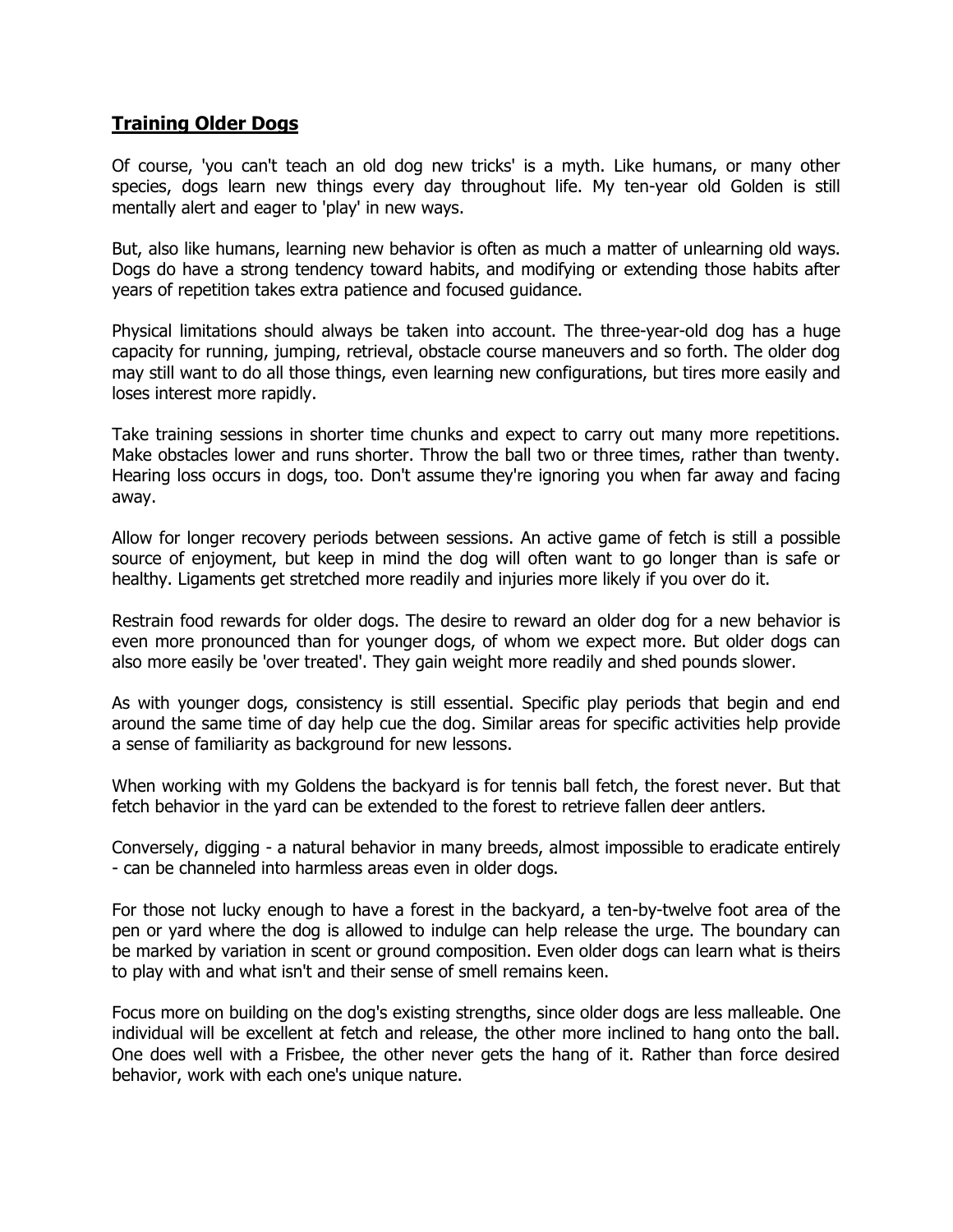The dog more inclined to hang onto a ball is a good candidate for learning to pull a wagon by a rope. The better 'fetch and release' dog can more easily be taught to get a plastic food container. Handy things, since trainers get older too.

## **Training Rescued Dogs**

Normal dog training requires patience that is greater nowhere else but childrearing. Training rescued dogs takes even more.

Though sterilizing dogs - spaying (removing female organs) and neutering (removing male organs) - has been common practice for decades, birth rates continue to outpace ownership. Add to that a percentage who are lost or wander away and the problem grows larger.

The inevitable result is a large number of dogs who often end in facilities where they're either adopted or terminated.

But, some of these unfortunate animals get a second chance. Either picked up off the street or taken home from shelters they find homes with compassionate and committed individuals who want to help them achieve a decent life. Such caring people can find themselves with more than they bargained for.

Rescued animals have often been physically and mentally abused by former owners, or experienced horrendous conditions before being found. Sometimes, because of impatient or unrealistic owners who found their temperament undesirable, they were simply released to get by as best they could.

Even wild dogs don't do well isolated from a pack. Untrained dogs, on their own with no other to teach them, fare even worse. But with patience and skill such animals can usually be trained to at least tolerate touching, to refrain from barking at the slightest provocation.

The first step is restoring physical health. Get the dog a thorough examination. No animal is going to be amenable to learning if it's diseased or the training is painful. Any malnutrition, common in rescued dogs, must first be overcome.

Try to obtain any history. Often this will be impossible, but knowing about any past abuse, temperament or medical history and general conditions is helpful.

Next, try to establish trust slowly. Don't force physical contact on the dog. Offer inducements to let them seek it from you. At first, instead of offering a treat at close range to a potential biter lay the treat on the floor then step back several feet. Praise the dog lavishly for taking it.

When you've worked up to physical contact, which happily some will seek immediately, try rolling them over and placing a hand on the chest. Aggressive dogs will resist and passive dogs will accept this fearfully. Neither response is desirable. Unlike normal training, don't immediately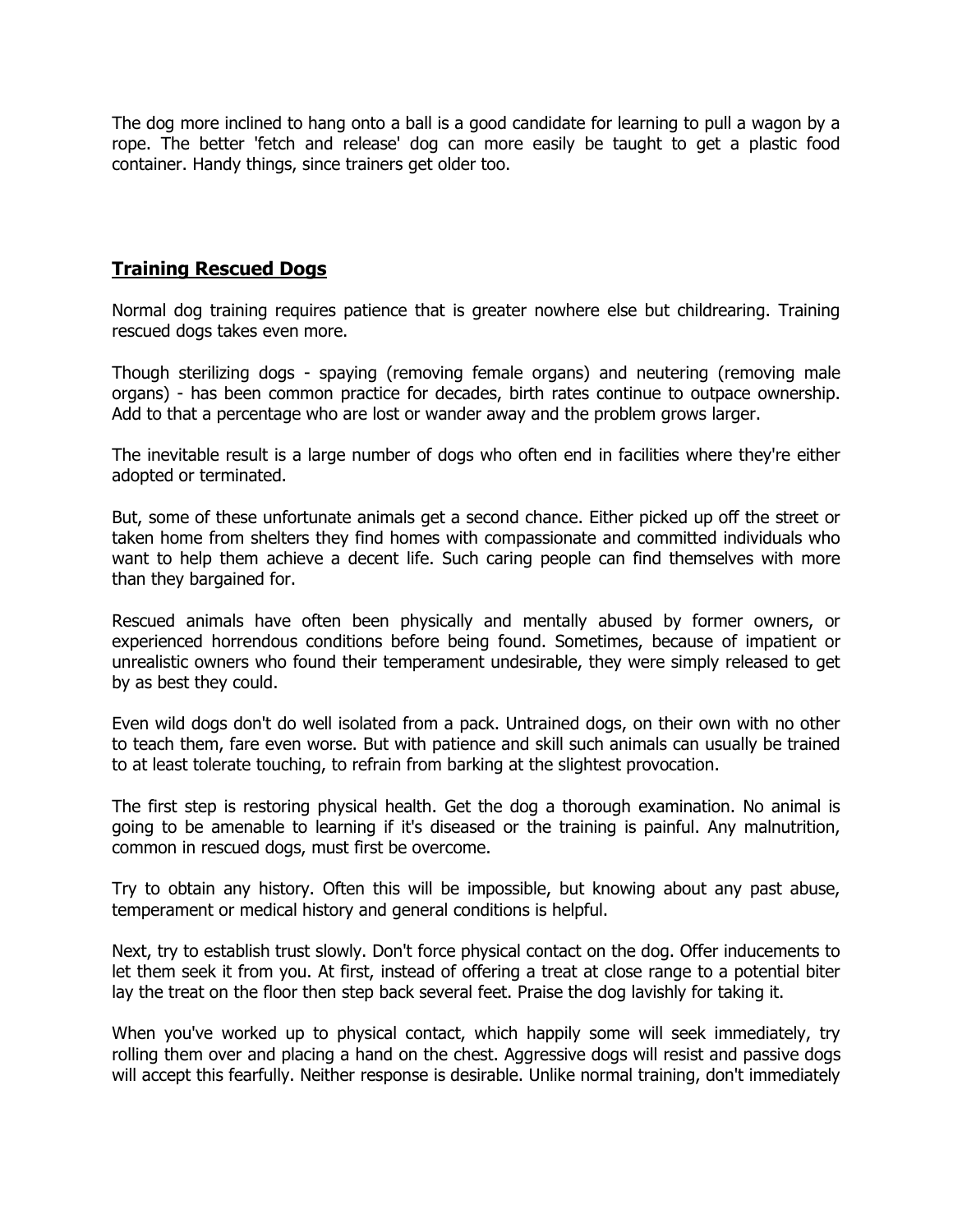force the aggressive to accept a secondary role. Take it slow. For the fearful, provide a belly rub and soothing tone to show that being on their backs is not a prelude to punishment.

Rescued dogs tend to be older, mixed breed, have temperament difficulties and come from painful circumstances. All these tend to work against the dog learning the usual range of desired behaviors, and generally more slowly. Some conditions are such that full recovery never occurs.

Exercise even greater patience and care, but don't let the dog run the household. Even with rescued dogs it's important that the human be the alpha (leader).

The reward of the greater expense in dollars and time is often a completely devoted and loving companion. Even dogs can exhibit gratitude toward kindness.

## **Specialized Training: Tests**

It's no accident that some breeds are more commonly found as working dogs. Retrievers, Shepherds and a few others tend to have the physical characteristics, intelligence and temperament needed to perform the complex behaviors even they need several years to master.

Specialized training for service, assistance or even therapy dogs begins before birth and continues for several years after.

After the pups have matured a few weeks to a few months, selector-trainers run a series of tests to determine stamina, aptitude and overall personality. Candidates first receive a thorough physical to check for diseases or potentially debilitating conditions such as hip dysplaysia or weak joints. Then come the personality tests.

#### **Alpha or Omega?**

Dogs are social animals with a natural hierarchy. Through in-built characteristics and early circumstances they take on varying roles from alpha (leader) to beta (second in command) to omega (submissive, sometimes on the periphery of the pack).

In any human-dog pair, the human must always take the alpha role, but service dogs still need to have a fair amount of assertiveness to perform their duties. A common indicator for this is the dominance-submission test.

Puppies six to twelve weeks old are placed on their backs and the evaluator places a hand on its chest. They observe to what degree the puppy protests being placed in that submissive, vulnerable position and how long the dog struggles before pulling back its paws and tilting its head to indicate surrender.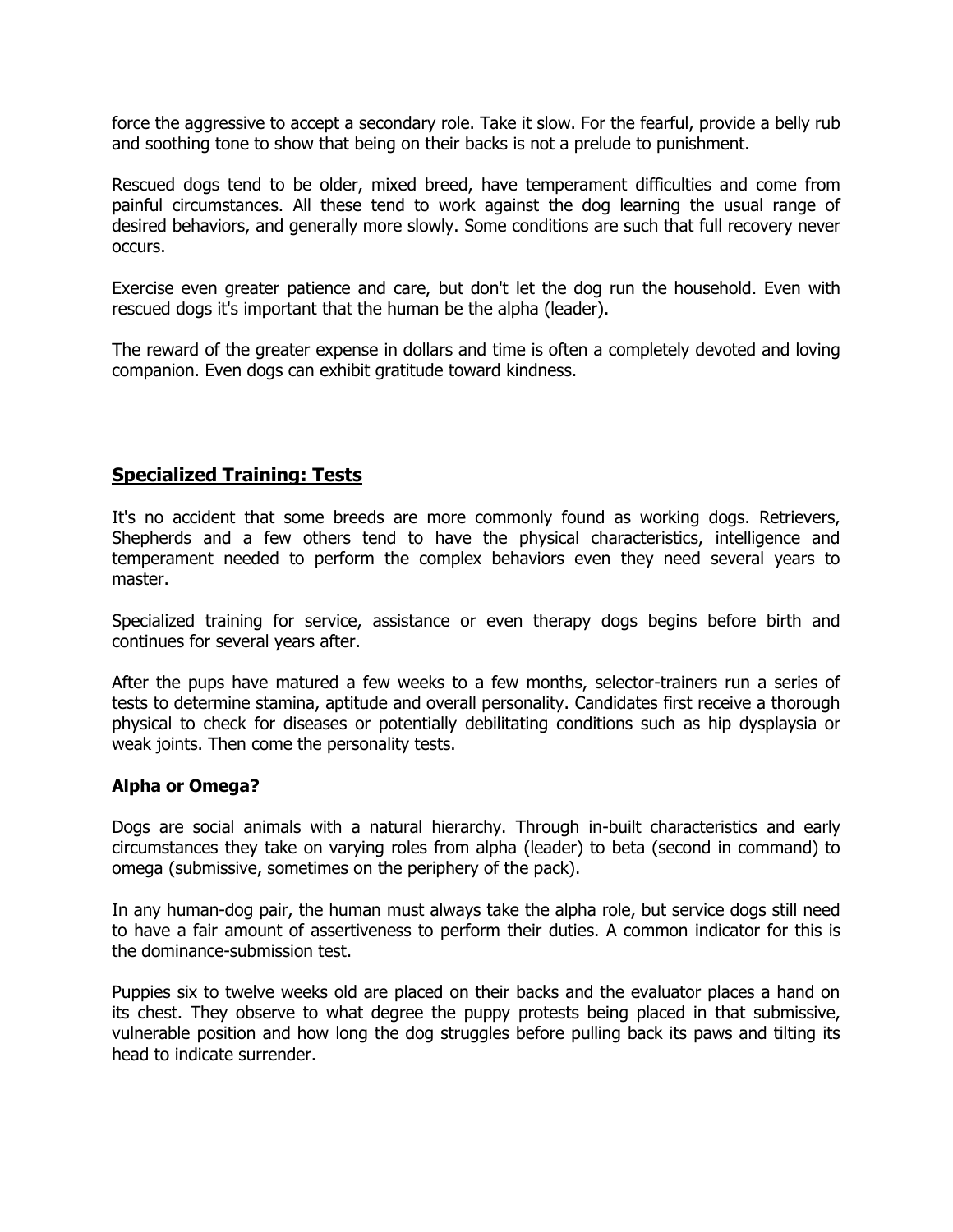Variations involve having the dog stand on all four with the evaluator in front. The person then lifts the dog by the chest and monitors how much the dog struggles and for how long.

Dogs that are too assertive may never make suitable working dogs since they'll tend to ignore commands. Dogs that are too passive will also be poor candidates, since they need the confidence to take on the role of guide, rescuer or some other requiring some initiative and risk-taking.

#### **Noise Sensitivity**

Working dogs are often placed in noisy, potentially distracting environments. The average canine would react fearfully or playfully to all the stimulus, but working dogs need to focus on a task.

To test for the dog's potential, evaluators clap hands in front of the face or near the ears, bang pots together, rattle chains and so on. Preferred candidates will exhibit a curious sniff. Frightened running and hiding or excessive barking flunks the dog before they pass freshman class.

#### **Foreign Objects**

Many working dogs have to deal with a variety of objects large and small that others might find intimidating. Be they moving cars and equipment or simply coat racks, curiosity signaled by approach and sniffing followed by acceptance is needed. Fear of the unknown puts them out of the working dog category.

#### **Stamina**

Service dogs need to ford rivers, open doors, hurdle obstacles, herd sheep or cattle and be on the go for long periods. Some breeds and individual dogs naturally have a higher capacity and even eagerness for long periods of activity. Testing the dog's reaction to or willingness to surmount a board or pole is just the first test among many to test for stamina.

#### **Motivation**

The most essential characteristic for any working dog is the desire to work. Like humans, individual dogs vary in their eagerness to carry out assigned tasks. A variety of exercises test the intelligence and willingness to jump an obstacle, retrieve an object, return on command, focus on a task and so forth.

Dogs that are quick to learn and eager to please demonstrate the motivation to take on the complex roles performed by service dogs.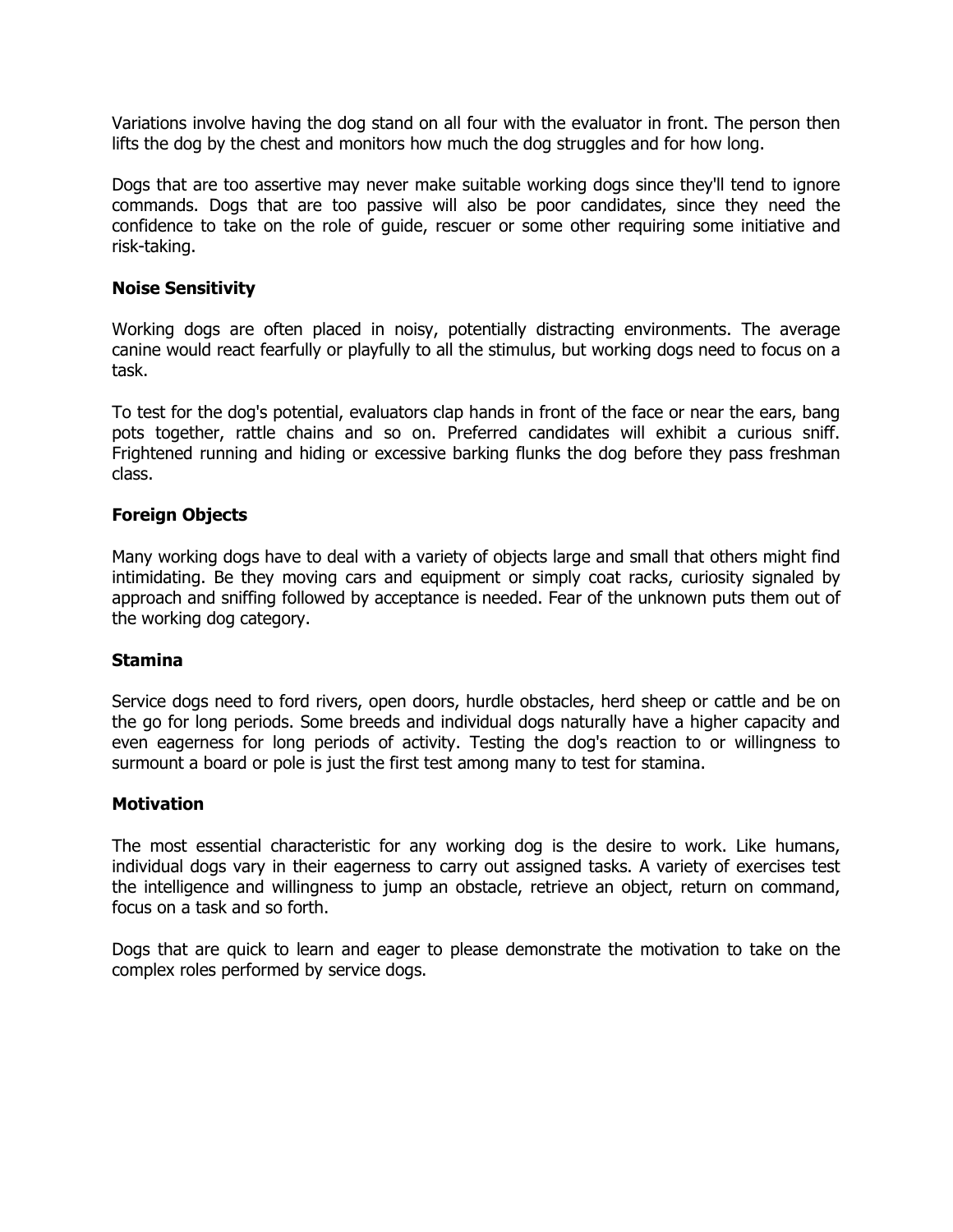## **Specialized Training: Assistance Dogs**

Once upon a time, seeing-eye (guide) dogs were almost the only type of assistance dog around. Over the last few decades, the field has widened considerably.

Today, dogs help the hearing impaired, the blind, wheelchair bound and bedridden. Others simply provide a new kind of therapy for prisoners, burn victims, the clinically depressed or merely home bound.

Training starts before birth by careful selection. It's no accident that certain breeds tend to be more useful for these roles than others. German Shepherds, Golden Retrievers, and a few others are favored both for intelligence and temperament.

Even within breeds some individual dogs are more keen on training than others. They display not only the ability to perform a simple task on command, but a confidence and eagerness that's essential to the job.

After a year of in-house training and bonding with a person who also receives special training, the dog 'graduates' to the next level. Then, depending on the intended role, they receive an additional two months to two years of intensive, specialized instruction.

Dogs in these programs learn everything from simple barking to alert the deaf to a door knock or telephone ring to fetching containers of food or drink, opening doors, and - of course providing vision-information to the sightless.

A seeing-eye guide dog may lead their blind companion around obstacles on the street or at the mall. The hearing-guide dog may alert their friend to an oncoming fire truck. The wheelchair assistant may even help the occupant off the floor or into bed.

These special animals are trained to stay focused in crowds and deal with varying environments. Some go to urban areas where they're used to see a curb as a boundary, others find homes in rural areas where they learn that turning on a garden hose is more important than chasing a fox from the property. Try teaching that to Chauncy the terrier some time! Possible, but not easy.

Besides the traditional sit, stay, come these working dogs must learn to jump on command to deliver a cup of water without spilling to a paraplegic. They turn on or off lights, change the volume on the stereo, and bring bags containing medicines. Some are even trained to recognize and react to heart attacks and strokes and call 911!

Learning such beyond-the-norm behaviors takes months of dedicated concentration by both trainer and dog. Patience beyond what most individuals possess is required to teach even the most willing students.

Dogs learn by cue and repetition. Though they can learn to recognize sounds and grasp simple meanings, they don't possess even the three-year old humans understanding of language. Teaching them to associate the sound 'water' with 'fetch me a cup' is many times more difficult than for the average toddler.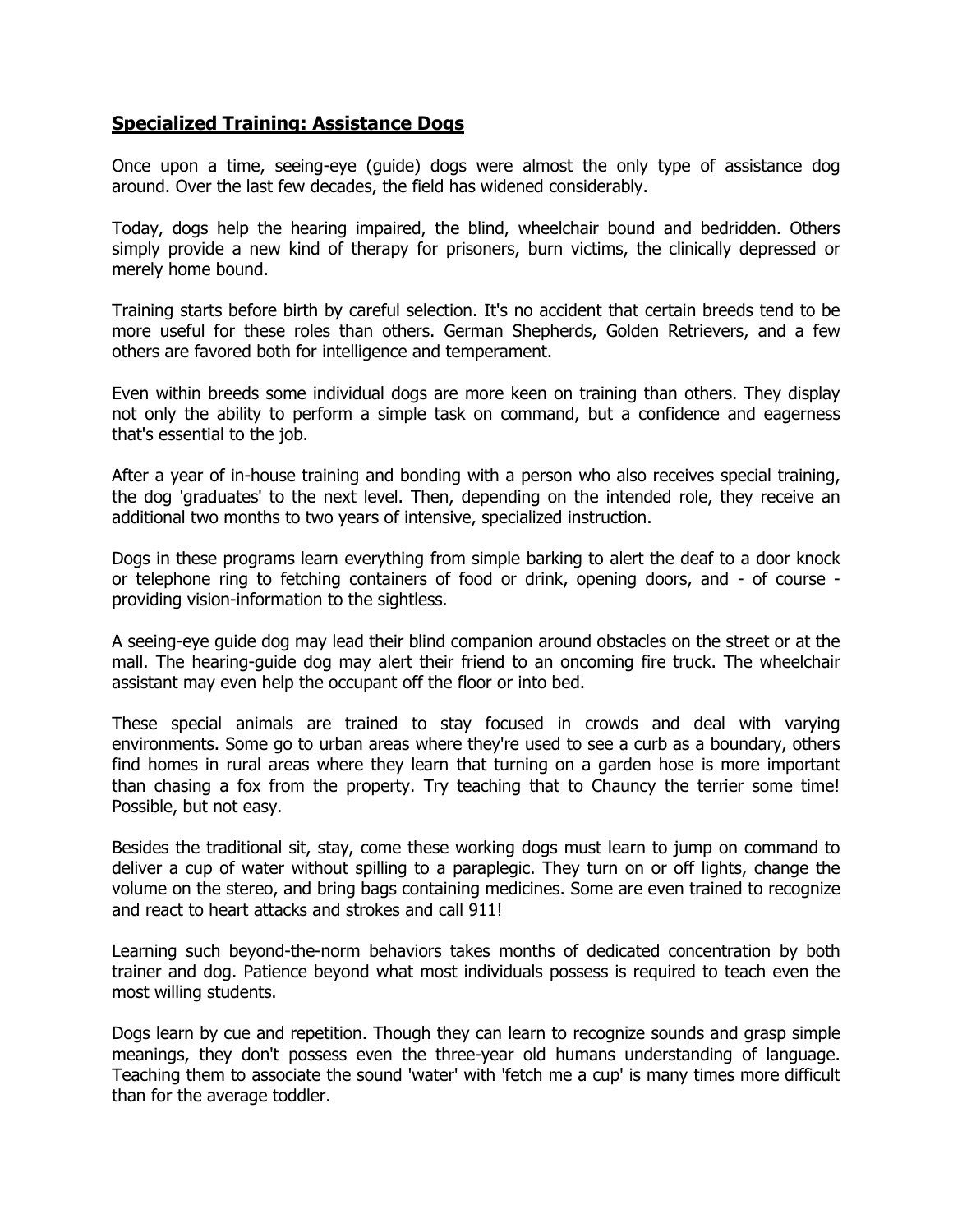Yet these amazing creatures, with the guidance of their talented and dedicated trainers, learn to carry out a range of behavior well beyond their peers. So, when you see one accompanying its partner, respect the sign they carry that says 'Working. Please don't distract'.

Just give a silent bow of admiration to these hard-working dogs and the dedicated people who train them.

## **Specialized Training: Service Dogs**

And you thought normal dog training was difficult. Sit, stay, down, come, heel... all require weeks or more of dedicated trainer and dog effort to master. Now, consider the months or years needed to train a police, search and rescue, guide or other service dog.

Training these special animals starts with careful selection. It's no accident that certain breeds - German Shepherds, Golden Retrievers and others - tend to be selected. Others may be just as loving as pets, but don't usually have the physical characteristics nor temperament needed to carry out the wide range of complex behavior these working dogs perform.

Even within breeds some individuals early on display an aptitude for the rigorous training, while others are dropped from the program or moved into different areas. Assertiveness is needed, but not aggression. Except in emergencies and on command only. Confidence is essential, but not willfulness. Strength is important, but intelligence is key.

Once selected, trainers deepen the bonds needed to build trust and perform on command. Police, search and rescue and even guide dogs can easily find themselves in dangerous situations. Like humans, such individuals don't always spontaneously put themselves in harm's way. Some though, with proper training, will take on challenges even trained and athletic humans would think twice about undertaking.

Search and rescue dogs, for example, have been known to ford freezing rivers to snatch and extract drowning children. Others have pulled half-buried avalanche victims from otherwise certain death, while the ice cracks beneath their canine feet.

Training consists of a year or more of acclimatization in the trainer's home or facility to learn basic commands and trust. Once the animal is certified as trainable, the real effort begins.

Depending on the job, service dogs receive from 6 to 18 months of additional training, spending hours per day in special instruction. Sometimes the behaviors taught are those you wouldn't want your average pet to learn.

Everything from simple light switch flipping to pulling open doors to fording water, locating buried objects and more are covered. Service dogs learn to tolerate gun shots, avoid obstacles, remain calm and focused on the task in crowds. They may learn to aggressively protect the handler while being gentle with victims.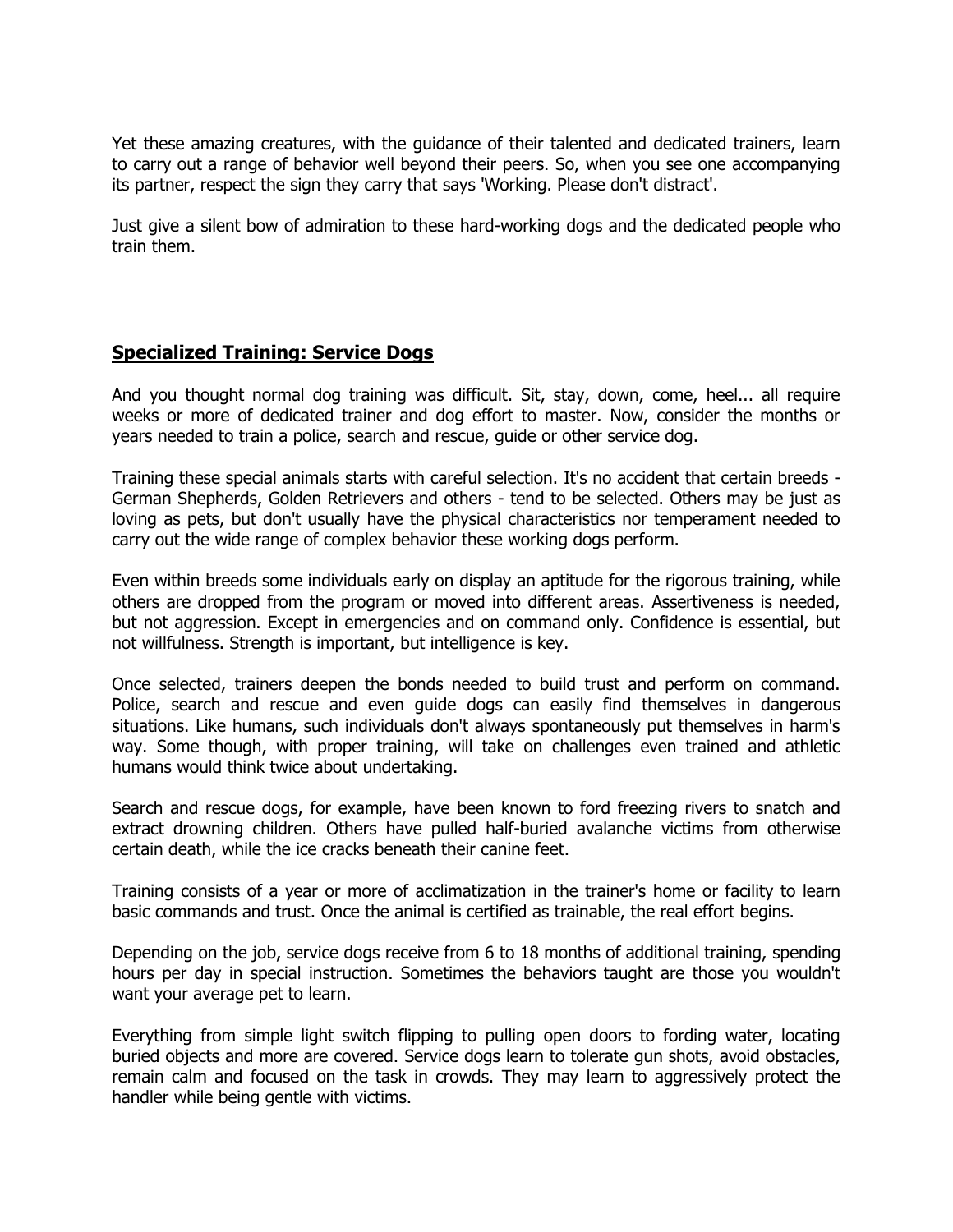Some of these extraordinary creatures learn to tolerate smoke, run through burning buildings or even chase vehicles; exactly what you wouldn't want Charles the Chihuahua to do.

Less dangerous, but no less important tasks are taught to other categories of service dogs.

Seeing-eye or hearing (guide) dogs assist sightless or deaf persons to carry out daily tasks safely and more conveniently. Whether guiding the blind or wheelchair bound through a shopping mall, fetching a container of food or drink, or just answering the doorbell these assistants prove their worth every day.

So, next time you see one of those working dogs at the mall or on the street, remember they ARE working. They're carrying out needed chores for which they've been intensively trained. Let them carry out those important duties and just say a silent 'thanks' to them and their trainers for a job well done.

## **Training Show Dogs**

Over 130 different breeds compete in major dog shows, such as the Westminster in the US or Crufts in the UK. But there's a good deal more to developing a show dog than simply acquiring a dog of one of those breeds and teaching it to sit or stay.

Within any breed there are dogs that are closer to the 'ideal' than others. This 'conformation' is an important first criteria. Conformation refers to the specific arrangement of parts - legs, tail, head, ears, etc - that determine the dog's appearance. Since this is difficult to judge in young puppies, show dogs are often the offspring of other show dogs.

Once you have a fine example in hand, you're ready to begin a dedicated training regimen. Daily for several months or years, the trainer teaches the dog 'the basics' and then more advanced behaviors. Sit, stay, heel, and so on are covered, of course, but with a keener eye toward precision than usual.

A show dog has to hit a mark (a specific spot in a show ring), pose ('stack') exactly, and walk in tune with its handler. And all this with thousands of people watching.

As with any training, begin young. Along with the basic behaviors, you'll need to teach the dog to be calm in the face of much handling. Judges will inspect eyes, teeth and other body parts along with the coat and general posture.

Bathing is one of the best ways to begin this process. Teach the dog to enjoy having its feet moved, its gums exposed, ears fondled and so forth. This should be pleasurable for the dog and fun for you. If you can teach them to defer shaking vigorously when wet, you're on your way!

During and after the bath, practice posing ('stacking'). Four feet on the ground, one foot raised, standing and sitting, and other postures will all be needed. In every case the dog should hold the pose precisely and for as long as you wish.